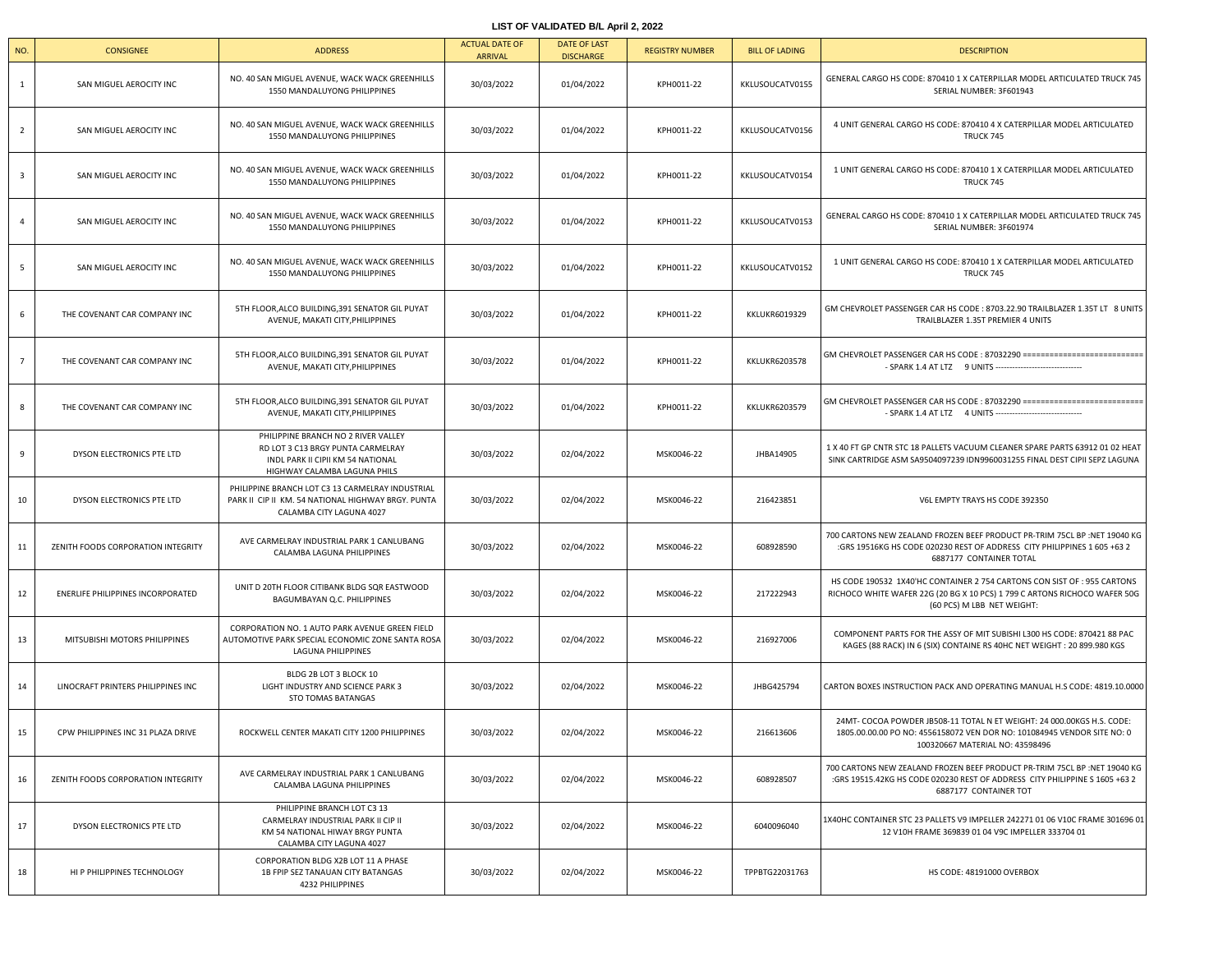| 19 | TETRA PAK PHILIPPINES INC 19TH FLR  | TWENTY FIVE SEVEN MCKINLEY 25TH ST COR 7TH AVE FORT<br>BONIFACIO TAGUIG CITY 1634 PHILIPPINES                                                 | 30/03/2022 | 02/04/2022 | MSK0046-22 | 216229118        | HS CODE 481159 TETRA PAPER : 481159 MPM : 392010 25 PACKAGES 18 PLTS TETR A<br>BRIK ASEPTIC PACKAGING MATERIAL 7 CTNS MPM STRIPS 21 PACKAGES 16 P LTS<br>TETRA BRIK ASEPTIC P        |
|----|-------------------------------------|-----------------------------------------------------------------------------------------------------------------------------------------------|------------|------------|------------|------------------|--------------------------------------------------------------------------------------------------------------------------------------------------------------------------------------|
| 20 | PROCTER AND GAMBLE PHILIPPINES INC  | 10F SEVEN NEO 5TH AVENUE CRESCENT PARK WEST<br>BONIFACIO GLOBAL CITY TAGUIG CITY PHILIPPINES TRUNK<br>LINE 63 2 976 95 69 E MAIL ADD          | 30/03/2022 | 02/04/2022 | MSK0046-22 | 920898877        | DESCRIPTION OF GOODS: AMBIPUR ORAL -B AND GILETTE PRODUCTS PO: 1131119 14<br>HS CODE: 960321 330710 330620 33 0749 330610 UN NO: 1266 IMO CLASS: 3 UN NO:<br>1950 IMO CLASS: 2.2     |
| 21 | <b>LESLIE CORPORATION</b>           | 4 DAMA DE NOCHE STREET,<br>UPS IV PARANAQUE CITY<br>PHILIPPINES                                                                               | 30/03/2022 | 02/04/2022 | MSK0046-22 | BEL2761BTG22     | 1X20' GP + 1 X 40'HC CONTAINER:-1053 BAGS 800 BAGS OF CHEZ-TONE LC-9124<br>FLAVOURING 120 BAGS WHITE BLEND S724 SNACK FLV RD681827 39 BAGS OF<br>CHEDDAR & SOUR CREAM LC-9188        |
| 22 | ALCHICHEM ENTERPRISES               | UNIT 201 BLK 10 LOT 14 MOLAVE ST<br>BRGY CALENDOLA SAN PEDRO LAGUNA<br>TIN 281 178 326 000<br>CONTACT NO 0917 534 5500                        | 30/03/2022 | 02/04/2022 | MSK0046-22 | GESKHIBTG167632B | 5 X 20' ISO TANKS CONTAINERS STC: METHANOL FI NO: DIB-EXP-006942-25022022<br>IMCO CLASS 3 UN NO. 1170 HS CODE: 2207.1000. TOTAL CBM: 117.5                                           |
| 23 | DYSON ELECTRONICS PTE LTD           | PHILIPPINE BRANCH NO 2 RIVER VALLEY<br>RD LOT 3 C13 BRGY PUNTA CARMELRAY<br>INDL PARK II CIPII KM 54 NATIONAL<br>HIGHWAY CALAMBA LAGUNA PHILS | 30/03/2022 | 02/04/2022 | MSK0046-22 | JHBA14883        | 1 X 20 FT GP CNTRS STC 7 PALLETS VACUUM CLEANER SPARE PARTS 79800 PCS PART<br>NAME FRAME PO NO 9504097652 INV NO 2022 27289 HS CODE 8503 00 1000 XXX<br>FINAL DEST CIPII SEPZ LAGUNA |
| 24 | NESTLE PHILIPPINES INC BO NIUGAN    | CABUYAO LAGUNA PHILIPPINES 4025                                                                                                               | 30/03/2022 | 02/04/2022 | MSK0046-22 | 920895561        | 40 CTNS COFFEE-MATE FOAMINGCRMR CNF N322 430KGPH HS CODE 210690                                                                                                                      |
| 25 | TOYOTA MOTOR PHILIPPINES CORP STA   | ROSA TAGAYTAY HIGHWAY STA ROSA CITY LAGUNA 4026<br>PHILIPPINES                                                                                | 30/03/2022 | 02/04/2022 | MSK0046-22 | 217388028        | HS CODE 848390 CASE NO. : PF3644-3651 CONTAINER R ENBAN : K6769-6775 EXP/IMP<br>: 807B/8 11C PORT OF DISCHARGE : BATANGAS P HILIPPINES SERIES : VIOS COUNTRY<br>OF ORIGIN : INDONES  |
| 26 | SUZUKI PHILIPPINES INCORPORATED 126 | PROGRESS AVENUE CARMELRAY INDUSTRIAL PARK I<br>CARMELTOWN CANLUBANG CALAMBA CITY 4028 LAGUNA<br>PHILIPPINES TEL 632 8462 5000                 | 30/03/2022 | 02/04/2022 | MSK0046-22 | 914015345        | 21 PACKAGES OF : SPARE PARTS FOR SUZUKI VEHICLES INVOICE NO. SX-220045 1 HS<br>CODE : 8708.99.99 SUZUKI PHILI PPINES INCORPORATED 126 PROGRESS AV ENUE<br>CARMELRAY INDUSTRIAL PARK  |
| 27 | STEPAN PHILIPPINES QUATERNARIES     | INC COCOCHEM AGRO INDUSTRIAL PARK<br>SAN ANTONIO SAN PASCUAL BATANGAS<br>4204 PHILIPPINES                                                     | 30/03/2022 | 02/04/2022 | MSK0046-22 | 60031256         | 1X20TK STC 1 ISO TANK 19.090 MT EMERCOL C10-12 75:25 MY PRODUCT DESCRIPTION<br>DECYL-LAURYL ALCOHOL 75:25 FORM: LIQUID PACKAGING: IN 1 ISOTANK EXPORTER<br>REFERENCE: 367330C        |
| 28 | TRI GLOBE TRANSPORT SERVICES AND    | TRADING INC NO 24 MINDANAO AVENUE EXT. TANDANG<br>SORA QUEZON CITY 1116 PHILIPPINES ATTN MS IRENE<br>B.SEVA TEL 6324536151                    | 30/03/2022 | 02/04/2022 | MSK0046-22 | 217138305        | HS CODE 843149 2 X 40'HC CONTAINER'S SAID TO CONTA IN:- 1 SET BRAND NEW<br>UA140ER HYDRA ULIC AMPHIBIOUS UNDERCARRIAGE WITH ATTACHMENTS TO FIT<br>DOOSAN DX140LCA EXCAVATOR CIF B    |
| 29 | SHARP PHILS CORPORATION KM 23       | WEST SERVICE ROAD SOUTH SUPERHIGHWAY ALABANG<br>MUNTINLUPA CITY PHILIPPINES.                                                                  | 30/03/2022 | 02/04/2022 | MSK0046-22 | 913956042        | HS CODE 852990 SC: 204210615 PRINTED CIRCUIT BOARD ASSEMBLY (AV23611) --------<br>------- 95 CARTONS (3800 SET S) MODEL: A3KUKBG1SP 80 CARTONS (3200 SETS)<br>MODEL: A3KUGBG1VP      |
| 30 | FIRST PHILEC INC                    | 2ND STREET EXTENSION FIRST<br>PHILIPPINE INDUSTRIAL PARK<br>BRGY ULANGO TANAUAN BATANGAS<br>4232 PHILIPPINES                                  | 30/03/2022 | 02/04/2022 | MSK0046-22 | SEPENBTG2203003  | ENAMELLED COPPER WIRE HS CODE 8544114000                                                                                                                                             |
| 31 | DYSON ELECTRONICS PTE LTD           | PHILIPPINE BRANCH LOT C3 13 CARMELRAY INDUSTRIAL<br>PARK II CIP II KM. 54 NATIONAL HIGHWAY BRGY. PUNTA<br>CALAMBA CITY LAGUNA 4027            | 30/03/2022 | 02/04/2022 | MSK0046-22 | 216423926        | V9 TRAY V10C TRAY HS CODE 392350                                                                                                                                                     |
| 32 | NIPPON PAINT COATINGS PHILIPPINES   | INC NO.4 HOLOGRAM STREET LIGHT INDUSTRY AND SCIENCE<br>PARK LISP 1 CABUYAO LAGUNA DIEZMO CABUYAO LAGUNA<br>PHILIPPINES                        | 30/03/2022 | 02/04/2022 | MSK0046-22 | 216843493        | HS CODE 731029 1X20'GP CONTAINER STC: INVOICE NO. ARI/20921054 2300 PCS 20L'<br>N/L NP PIU BLACK & WHITE SIZE : 20 LITRE OPEN HEAD TAPERED PAILS COMPLETE W<br>ITH SWING HANDLE      |
| 33 | TOYOTA AISIN PHILIPPINES INC        | TOYOTA SPECIAL ECONOMIC ZONE BGY. PULONG STA. CRUZ<br>SANTA ROSA CITY LAGUNA 4026 PHILIPPINES                                                 | 30/03/2022 | 02/04/2022 | MSK0046-22 | 216773119        | HS CODE 848390 CASE NO.: FF5945-5953 FG1385-1386 FH0297 FI0781-0783 FJ0166<br>CONTAINE R RENBAN : 51043 EXP/IMP : 807B/81 1W PORT OF DISCHARGE :<br>BATANGAS P HILIPPINES SERIE      |
| 34 | MCC LABELS MANILA PHILIPPINES       | INC. L2 B2 LAGUNA TECHNOPARK ANNEX SPECIAL ZONE<br>4024 LAGUNA BINAN PHILIPPINES                                                              | 30/03/2022 | 02/04/2022 | MSK0046-22 | 216928969        | 29 PALLETS OF SELF ADHEVIVE PAPER & FILM WITH HS CODE 48114190 & 391 99090<br>AND 5 PALLETS OF FOC SAMPLES                                                                           |
| 35 | ZENITH FOODS CORPORATION INTEGRITY  | AVE CARMELRAY INDUSTRIAL PARK 1 CANLUBANG<br>CALAMBA LAGUNA PHILIPPINES                                                                       | 30/03/2022 | 02/04/2022 | MSK0046-22 | 608928579        | 700 CARTONS NEW ZEALAND FROZEN BEEF PRODUCT PR-TRIM 75CL BP :NET 19040 KG<br>:GRS 19515.74KG HS CODE 020230 REST OF ADDRESS CITY PHILIPPINE S 1605 +63 2<br>6887177 CONTAINER TOT    |
| 36 | SUZUKI PHILIPPINES INCORPORATED 126 | PROGRESS AVENUE CARMELRAY INDUSTRIAL PARK I<br>CARMELTOWN CANLUBANG CALAMBA CITY 4028 LAGUNA<br>PHILIPPINES TEL 632 8462 5000                 | 30/03/2022 | 02/04/2022 | MSK0046-22 | 217103347        | 60 PACKAGES OF : SPARE PARTS FOR SU ZUKI MOTORCYCLE & VEHICLES INVOICE NO. SX<br>2200473 & SX-2200474 HS CODE: 8714.10.90 & 8708.99.99 SUZUKI P HILIPPINES<br>INCORPORATED 126 PROGR |
| 37 | GOLDEN ARCHES DEVELOPMENT CORP      | 17TH AND 19TH FLOOR CITIBANK CENTER BUILDING PASEO<br>DE ROXAS MAKATI CITY 1226 PHILIPPINES TEL 63 2 88888<br>500 LOC. 1152                   | 30/03/2022 | 02/04/2022 | MSK0046-22 | 216699079        | HS CODE 151790 21.60 MT VEGETABLE OIL PACKING: 18K G BAG IN BOX PO NO. :<br>237052291 FRE IGHT PREPAID (CARGILL SHIPS ON BEHA LF OF THE HAVI SERVICES PTE<br>LTD) LO CAL CHARGES WIL |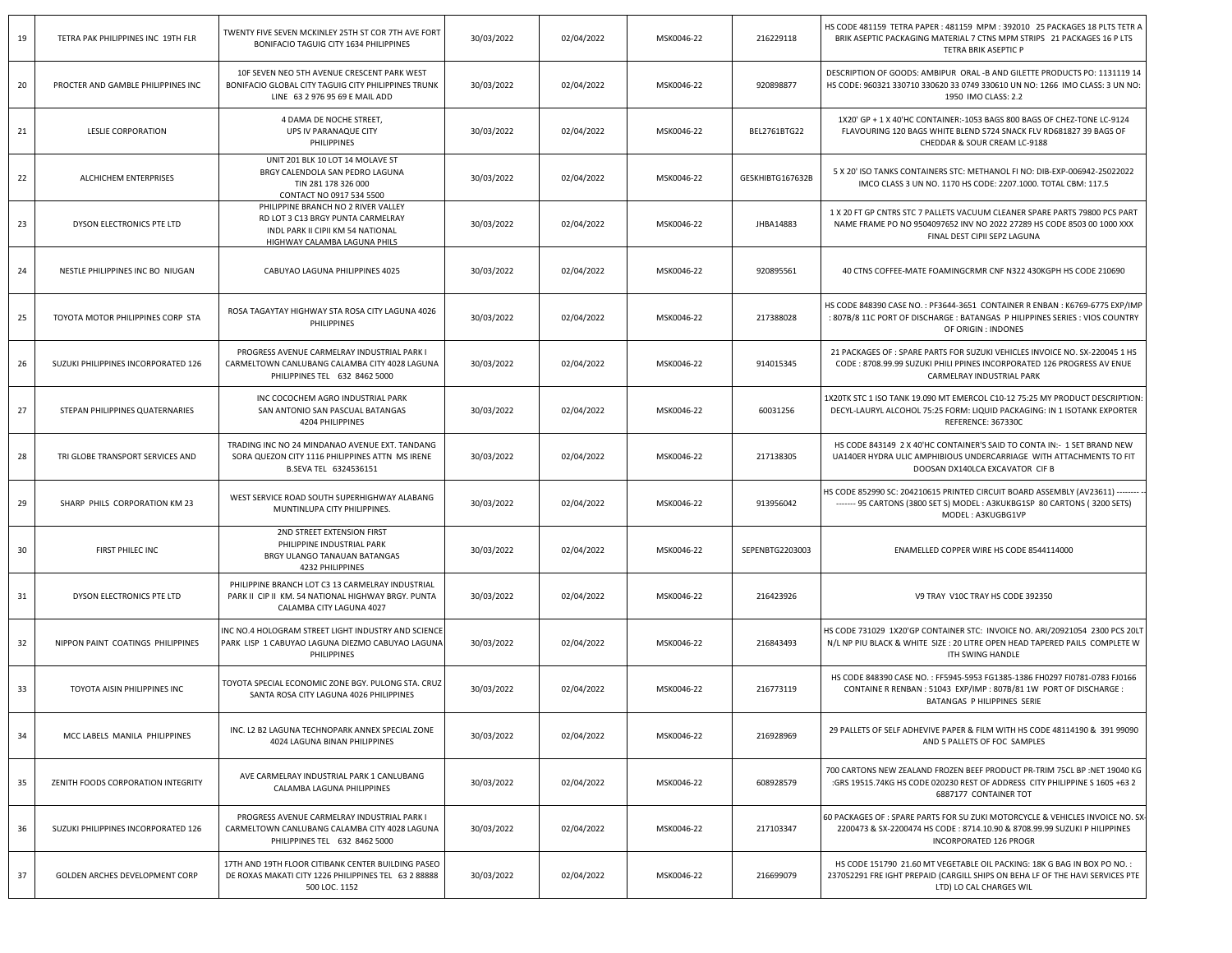| 38 | STEPAN PHILIPPINES QUATERNARIES     | INC. COCOCHEM AGRO INDUSTRIAL PARK CAIP SAN<br>ANTONIO SAN PASCUAL BATANGAS PHILS. 4204 ATTN<br>MARIEGEL ROMERO SEAH SINEN PAM GONZALES | 30/03/2022 | 02/04/2022 | MSK0046-22 | 913997988   | 160 TONS OF PALM FATTY ACID BLEND 2 / MB PACKING : IN ISOTANK PO NO. 4<br>501162995 IMPORT HS CODE: 3823.19.90                                                                        |
|----|-------------------------------------|-----------------------------------------------------------------------------------------------------------------------------------------|------------|------------|------------|-------------|---------------------------------------------------------------------------------------------------------------------------------------------------------------------------------------|
| 39 | NESTLE PHILIPPINES INC BO NIUGAN    | CABUYAO LAGUNA PHILIPPINES 4025                                                                                                         | 30/03/2022 | 02/04/2022 | MSK0046-22 | 213940546   | 25KG GRD A NFDM MH-INTL AES: X20211 011118429 HS CODE 040210                                                                                                                          |
| 40 | NESTLE PHILIPPINES INC BO NIUGAN    | CABUYAO LAGUNA 4025 PHILIPPINES                                                                                                         | 30/03/2022 | 02/04/2022 | MSK0046-22 | 216428397   | 1000 PACKAGES (40 PALLET) RECODAN C M 221-M PRODUCT#1205252 - 20000.000 KGS<br>OC#42809757 AND ORDER PO#455612 3697 HS CODE 382499                                                    |
| 41 | NESTLE PHILIPPINES INC BO NIUGAN    | CABUYAO LAGUNA 4025 PHILIPPINES                                                                                                         | 30/03/2022 | 02/04/2022 | MSK0046-22 | 913833488   | GERBER BABY FOOD IN JARS HS CODE 200510                                                                                                                                               |
| 42 | NESTLE PHILIPPINES INC BO NIUGAN    | CABUYAO LAGUNA PHILIPPINES 4025                                                                                                         | 30/03/2022 | 02/04/2022 | MSK0046-22 | 213940754   | 25KG GRD A NFDM MH-INTL AES: X20211 011119511 HS CODE 040210                                                                                                                          |
| 43 | ALASKA MILK CORPORATION 6TH FLOOR   | CORINTHIAN PLAZA 121 PASEO DE ROXAS MAKATI CITY 1226<br>PHILIPPINES                                                                     | 30/03/2022 | 02/04/2022 | MSK0046-22 | 216642985   | 99.45 MT SOCOLATE 42-44 MB (RSPO CE RTIFIED - MASS BALANCE) (FATK128) P ACKING<br>IN BULK-ISOTANK PO NO: 48000 18105 HS CODE: 151620 . # ATTN: WIL LIE TIONGSAN<br>WHTHIONSON@ORCHIDG |
| 44 | FIRST PHILEC INC SECOND STREET      | EXTENSION FIRST PHILIPPINE INDUSTRIAL PARK BRGY<br>ULANGO TANAUAN CITY BATANGAS 4232 PHILIPPINES                                        | 30/03/2022 | 02/04/2022 | MSK0046-22 | 216830810   | 1 X 40HC SAID TO CONTAIN: 43 PALLET S INSULDUR HS CODE: 84814090 DUCTST RIP HS<br>CODE: 84814090 HPB HS CODE: 480414110 PRD QUALITROL HS CODE: 84 814090 PRV<br>QUALITROL HS CODE: 84 |
| 45 | MITSUBISHI MOTORS PHILIPPINES       | CORPORATION NO. 1 AUTO PARK AVENUE GREEN FIELD<br>AUTOMOTIVE PARK SPECIAL ECONOMIC ZONE SANTA ROSA<br>LAGUNA PHILIPPINES                | 30/03/2022 | 02/04/2022 | MSK0046-22 | 216927264   | COMPONENT PARTS FOR THE ASSY OF MIT SUBISHI L300 HS CODE: 870421 47 PAC<br>KAGES (47 RACK) IN 3 (THREE) CONTAI NERS 40HC NET WEIGHT : 10 860.360 K GS                                 |
| 46 | TOYOTA MOTOR PHILIPPINES CORP STA   | ROSA TAGAYTAY HIGHWAY STA ROSA CITY LAGUNA 4026<br><b>PHILIPPINES</b>                                                                   | 30/03/2022 | 02/04/2022 | MSK0046-22 | 216773569   | HS CODE 848390 CASE NO.: CB0549-0557 CG0207 CH015 4 CJ0138-0139 CQ1580-1611<br>CR0364-03 69 CS1779-1811 CT0838-0852 CX0729-0 742 MJ6045-6086 CONTAINER<br>RENBAN: K6769-6775 EXP/I    |
| 47 | STEPAN PHILIPPINES QUATERNARIES INC | COCOCHEM AGRO INDUSTRIAL PARK CAIP<br>SAN ANTONIO, SAN PASCUAL, BATANGAS,<br>PHILIPPINES, 4204                                          | 30/03/2022 | 02/04/2022 | MSK0046-22 | DS56627475  | 2 X 20' ISOTANK CONTAINERS SAID TO CONTAIN TRIETHANOLAMINE 99% 40 MT HS<br>CODE: 2922.15.0000 FINAL DESTINATION: STEPAN PHILIPPINES QUATERNARIES INC.<br>COCOCHEM AGRO INDUSTRIAL     |
| 48 | FLEXICOMPONENT INC                  | B1F L2 FILINVEST TECHNOLOGY PARK<br>BRGY PUNTA CALAMBA LAGUNA                                                                           | 30/03/2022 | 02/04/2022 | MSK0046-22 | 612659731   | 1X40 STC 18 PLTS NC TOOLING VORTEX PLATE SEAL 8480 79 IRON TOOLING-CRM<br>MEMBRANE SEAL TOOLING LOOM SEAL TOOLING LOOM SEAL NC TOOLING CONE PACK<br>INNER SEAL NC TOOLING FOAM STRIP  |
| 49 | ENERLIFE PHILIPPINES INCORPORATED   | UNIT D 20TH FLOOR CITIBANK BLDG SQR EASTWOOD<br>BAGUMBAYAN Q.C. PHILIPPINES                                                             | 30/03/2022 | 02/04/2022 | MSK0046-22 | 217316382   | HS CODE 190532 1X40'HC CONTAINER 3 320 CARTONS CON SIST OF: 300 CARTONS<br>RICHOCO WHITE WAFER 22G (20 BG X 10 PCS) 1 700 C ARTONS RICHEESE WAFER 50G<br>(60 PCS) MLBB 800 CARTONS    |
| 50 | NESTLE PHILIPPINES INC BO NIUGAN    | CABUYAO LAGUNA PHILIPPINES 4025                                                                                                         | 30/03/2022 | 02/04/2022 | MSK0046-22 | 216298094   | 640 DRUMS OF BUTTER OIL 3RD PARTY INVOICE NO: 222272021 PO NO: 4556 595634<br><b>HS CODE 040590</b>                                                                                   |
| 51 | NIPPON PAINT COATINGS PHILIPPINES   | INC. 4 HOLOGRAM ST. LISP 1 DIEZMO CABUYAO LAGUNA<br>4025 PHILIPPINES                                                                    | 30/03/2022 | 02/04/2022 | MSK0046-22 | 914046359   | R653 ETERAC 7315-XS-60 R674 ETERKYD 5055 R-70 R587 ETERKYD 3606-X-70 R 723<br>ETERAC 7333-X-60 HS CODE: 39069 09900 3907999090 3907501000 80 DR UMS                                   |
| 52 | TETRA PAK PHILIPPINES INC 19TH FLR  | TWENTY FIVE SEVEN MCKINLEY 25TH ST COR 7TH AVE FORT<br>BONIFACIO TAGUIG CITY 1634 PHILIPPINES                                           | 30/03/2022 | 02/04/2022 | MSK0046-22 | 216704926   | HS CODE 481159 TETRA PAPER : 481159 MPM : 392010 25 PACKAGES 16 PLTS TETR A<br>BRIK ASEPTIC PACKAGING MATERIAL 9 CTNS MPM STRIPS                                                      |
| 53 | ENERLIFE PHILIPPINES INCORPORATED   | UNIT D 20TH FLOOR CITIBANK BLDG SQR EASTWOOD<br>BAGUMBAYAN Q.C. PHILIPPINES                                                             | 30/03/2022 | 02/04/2022 | MSK0046-22 | 217316273   | HS CODE 190532 1X40'HC CONTAINER 2 510 CARTONS CON SIST OF : 916 CARTONS<br>RICHOCO WHITE WAFER 22G (20 BG X 10 PCS) 1 087 C ARTONS RICHEESE WAFER 50G<br>(60 PCS) MLBB 407 CARTONS   |
| 54 | MARIWASA SIAM CERAMICS INC          | SAN ANTONIO STO TOMAS BATANGAS<br>4234 PHILIPPINES                                                                                      | 30/03/2022 | 02/04/2022 | MSK0046-22 | JBTG2203028 | 2X20 CNTRS STC 20 PALLETS OF FT109 TRANSPARENT FRIT HS CODE:3207.40.00                                                                                                                |
| 55 | NESTLE PHILIPPINES INC BO NIUGAN    | CABUYAO LAGUNA PHILIPPINES 4025                                                                                                         | 30/03/2022 | 02/04/2022 | MSK0046-22 | 216298063   | 1 X 40' CONTAINER S.T.C. 30 PALLETS (=240 CTNS) OF PAPER U-SHAPED STR AWS (V-<br>LEGAL) PO NO.: 4556378352 H S CODE: 4823.90.99                                                       |
| 56 | GOLDEN ARCHES DEVELOPMENT CORP      | 17TH AND 19TH FLOOR CITIBANK CENTER BUILDING PASEO<br>DE ROXAS MAKATI CITY 1226 PHILIPPINES                                             | 30/03/2022 | 02/04/2022 | MSK0046-22 | 217113404   | HS CODE 151790 21.60 MT VEGETABLE OIL PACKING: 18KG BAG IN BOX PO NO. :<br>237052318 FRE IGHT PREPAID (CARGILL SHIPS ON BEHA LF OF THE HAVI SERVICES PTE.<br>LTD. - SINGAPORE) LOCAL  |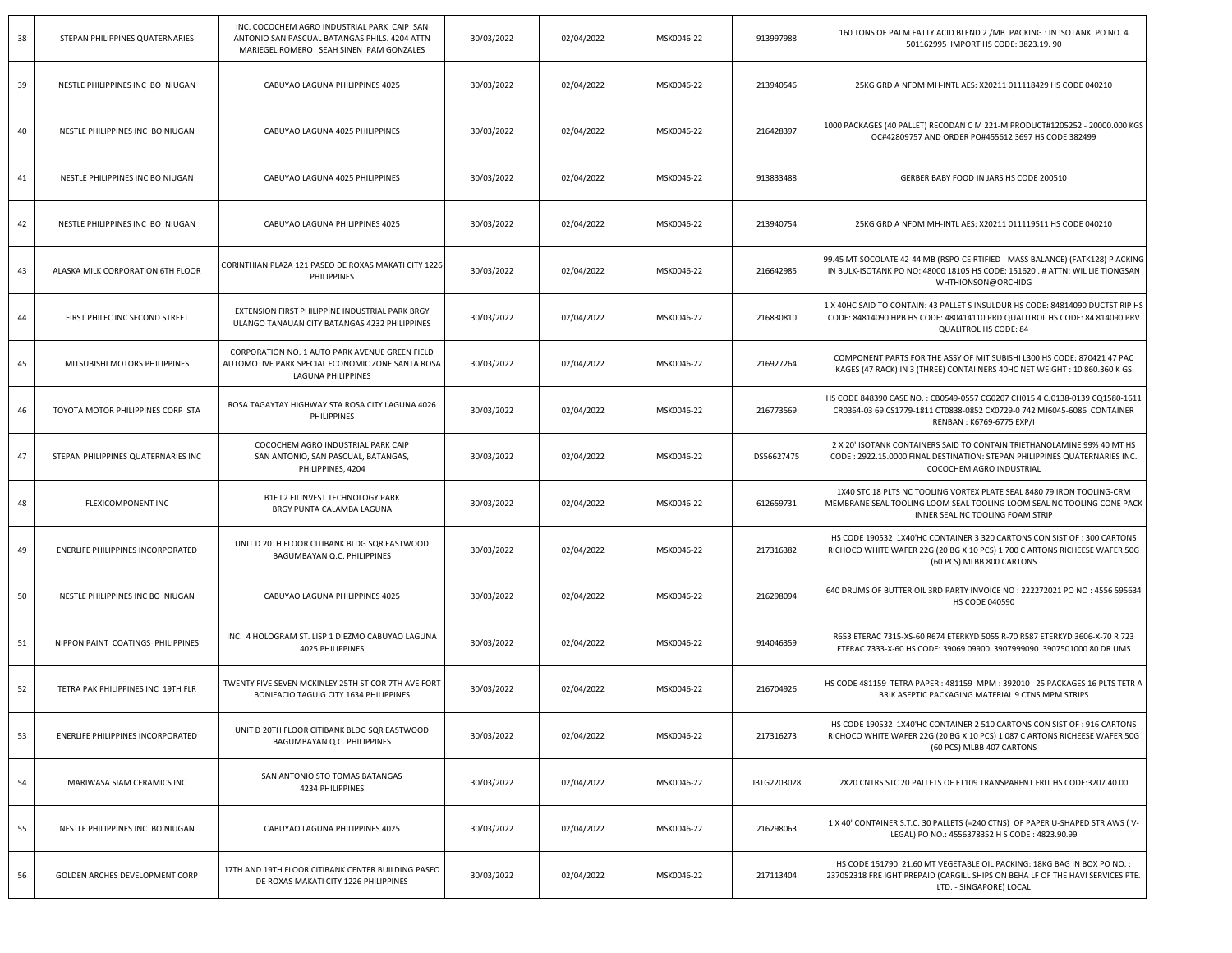| 57 | SAKAMOTO ORIENT CHEMICALS          | CORPORATION COCOCHEM AGRO INDUSTRIAL PARK<br>SPECIAL ECONOMIC ZONE SAN ANTONIO SAN PASCUAL<br>BATANGAS 4204 PHILIPPINES TEL     | 30/03/2022 | 02/04/2022 | MSK0046-22 | 216991946    | HS CODE 290545 7 X 20 FEET CONTAINERS 153.580 MT OF ECOCEROL (REFINED<br>GLYCERIN ) PACKING : FLEXITANK W/O HEATING PAD PO NO. EX7206ECOG SHIPPER'S<br>REF: 101 0717893 / 20107178    |
|----|------------------------------------|---------------------------------------------------------------------------------------------------------------------------------|------------|------------|------------|--------------|---------------------------------------------------------------------------------------------------------------------------------------------------------------------------------------|
| 58 | MONDE NISSIN CORPORATION           | 21ST FLR 6750 BLDG SAN LORENZO NCR<br>FOURTH DISTRICT MAKATI 1223<br>PHILIPPINES                                                | 01/04/2022 | 02/04/2022 | MSK0041-22 | A2203311535  | TWO 2 40HD CONTAINER ONLY SAID TO CONTAIN SHIPPER S LOAD STOWAGE AND<br>COUNT 2064 CARTON S 95 CARTONS SEASONING PC KALAMANSI BIG BIG CARTON 663<br>CARTONS SEASONING BEEF NO 01659   |
| 59 | MONDE NISSIN CORPORATION           | 21ST FLR. 6750 BLDG. SAN LORENZO<br>NCR FOURTH DISTRICT MAKATI 1223<br>PHILIPPINES                                              | 01/04/2022 | 02/04/2022 | MSK0041-22 | STHE0002182  | 10X40 RH CNTRS STC 33,096 PACKAGES HS CODE 220299 24,990 BULK PACKS OF<br>DELIGHT PROBIOTIC DUTCH MILL BRAND DL 50 PCS.X100 ML./BULK PACKS 4,536<br>CARTONS OF DELIGHT PROBIOTIC X    |
| 60 | NESTLE PHILIPPINES INC BO NIUGAN   | CABUYAO LAGUNA PHILIPPINES 4025                                                                                                 | 01/04/2022 | 02/04/2022 | MSK0041-22 | 216666709    | HS CODE 392190 PACKAGING FILM - BEAR BRAND 900G CH OCO JUPITER PO NO.<br>4556490405 - CAB UYAO INV. 2022/CIV000004686 TOTAL 1 6 PALLETS NET WEIGHT: 6<br>720.00 KGS GROSS WEIGHT: 7   |
| 61 | KUBOTA PHILIPPINES INC 232 QUIRINO | HIGHWAY BAESA QUEZON CITY 1106 METRO MANILA<br>PHILIPPINES                                                                      | 01/04/2022 | 02/04/2022 | MSK0041-22 | 217226984    | HS CODE 8701.92.10 10 UNITS TRACTOR KUBOTA BRAND MODEL L5018DT-PHI INV OICE<br>NO.T033031778 MARKS & NUMBERS XS2203S074                                                               |
| 62 | SHARP PHILS CORPORATION KM 23      | WEST SERVICE ROAD SOUTH SUPERHIGHWAY ALABANG<br>MUNTINLUPA CITY 1770 METRO MANILA PHILIPPINES                                   | 01/04/2022 | 02/04/2022 | MSK0041-22 | 920898516    | (1 000 CARTONS (1 000 SETS)) SHAR P BRAND REFRIGERATOR SATL REF NO.: AL81714<br>(1 000 CARTONS (1 000 SE TS)) HS CODE: 8418.10                                                        |
| 63 | KUBOTA PHILIPPINES INC 232 QUIRINO | HIGHWAY BAESA QUEZON CITY 1106 METRO MANILA<br>PHILIPPINES                                                                      | 01/04/2022 | 02/04/2022 | MSK0041-22 | 216705915    | HS CODE 8433.51.00 6 UNITS COMBINE HARVESTER KUBOTA BRAND MODEL DC-70 PRO<br>INVOICE NO. S033032116 MARKS & NUMBERS XS2203S111                                                        |
| 64 | UAM PHILIPPINES INC LOT 33 SECOND  | ST CORNER ROAD LOT NO.8 FPIP TANAUAN CITY BATANGAS<br>PHILIPPINES                                                               | 01/04/2022 | 02/04/2022 | MSK0041-22 | 216559076    | (1206 BUNDLES & 603 CARTONS) PART FOR MOTORCYCLES HS CODE: 8714.10.50<br>8714.10.20                                                                                                   |
| 65 | NESTLE PHILIPPINES INC BO NIUGAN   | CABUYAO LAGUNA PHILIPPINES 4025                                                                                                 | 01/04/2022 | 02/04/2022 | MSK0041-22 | 217197726    | HS CODE 392190 PACKAGING FILM - NESTEA LEMON 25G. MATT PO NO. 4556423220 -<br>PF CABUYAO INV. 2022/CIV000004714 TOTAL 10 PALLETS NET WEIGHT: 685 5.40<br><b>KGS GROSS WEIGH</b>       |
| 66 | ISUZU PHILIPPINES CORPORATION 114  | TECHNOLOGY AVENUE LAGUNA TECHNOPARK BINAN<br>LAGUNA 4024 PHILIPPINES                                                            | 01/04/2022 | 02/04/2022 | MSK0041-22 | 216608652    | ISUZU TRUCK CAB/CHASSIS CKD COMPONE NT PARTS INVOICE NO.B015D (REFERENC E<br>NO.KIGPH2203002) H.S.CODE:8704.90                                                                        |
| 67 | TIARA COMMERCIAL AND INDUSTRIAL    | CORP. 5TH FLR. ECOHOUSE BLDG. 2300 PASONG TAMO<br>EXTENSION MAKATI CITY PHILIPPINES.TEL 632 813 2548                            | 01/04/2022 | 02/04/2022 | MSK0041-22 | 217393248    | 1 108 ECH OF KUMHO BRAND TIRES HS CODE 401110                                                                                                                                         |
| 68 | MONDE NISSIN CORPORATION           | 21ST FLR. 6750 BLDG. SAN LORENZO<br>NCR FOURTH DISTRICT MAKATI 1223<br>PHILIPPINES                                              | 01/04/2022 | 02/04/2022 | MSK0041-22 | STHE0002185  | 5X20 CNTRS STC 12,660 CARTONS HS CODE 220299 7,550 CARTONS OF UHT YOGHURT<br>DRINK DUTCH MILL BRAND DYG 48 PCS.X180 ML./CARTONS 980 CARTONS OF UHT<br>YOGHURT DRINK DUTCH MILL X      |
| 69 | PROCTER AND GAMBLE PHILIPPINES INC | 10F SEVEN NEO 5TH AVENUE CRESCENT PARK WEST<br>BONIFACIO GLOBAL CITY TAGUIG PHILIPPINES TRUNK LINE<br>63 2 976 95 69 E MAIL ADD | 01/04/2022 | 02/04/2022 | MSK0041-22 | 216674294    | SHAMPOO HS CODE: 330510 CONDITIONE R HS CODE: 330590 OLAY HS CODE: 3<br>30499 SAFEGUARD HS CODE: 340130 CL EANSER HS CODE: 340130                                                     |
| 70 | KUBOTA PHILIPPINES INC 232 QUIRINO | HIGHWAY BAESA QUEZON CITY 1106 METRO MANILA<br>PHILIPPINES                                                                      | 01/04/2022 | 02/04/2022 | MSK0041-22 | 217227171    | HS CODE 8701.92.10 10 UNITS TRACTOR KUBOTA BRAND MODEL L5018DT-PHI INV OICE<br>NO.T033031901 MARKS & NUMBERS XS2203S095                                                               |
| 71 | TIARA COMMERCIAL AND INDUSTRIAL    | CORPORATION 5 F ECOHOUSE 2300 PASONG TAMO EXT.<br>MAKATI CITY PHILIPPINES                                                       | 01/04/2022 | 02/04/2022 | MSK0041-22 | 216774283    | MICHELIN BRAND TIRES 3697 TYRES H.S.CODE: 4011.40                                                                                                                                     |
| 72 | DO DAY DREAM PHILIPPINES CORP 49   | F7 BUILDING 2ND FLOOR SCOUT RALLOS 2ND DISTRICT NCR<br><b>QUEZON CITY PHILIPPINES</b>                                           | 01/04/2022 | 02/04/2022 | MSK0041-22 | 216934949    | NAMU LIFE SNAILWHITE WHIPP SOAP 1 B OX (100G X 6 PCS) HS CODE.3401.11. 50<br>NAMU LIFE SNAILWHITE MOISTURE FA CIAL CREAM 30 ML HS CODE.3304.99.3 0 NAMU<br>LIFE SNAILWHITE GOLD 50    |
| 73 | HONDA PHILIPPINES INC LOT 34 PHASE | I B ROAD 3 FIRST PHILIPPINE INDUSTRIAL PARK TANAUAN<br>CITY 4234 BATANGAS PHILIPPINES                                           | 01/04/2022 | 02/04/2022 | MSK0041-22 | 216608165    | HS CODE 871130 (32 UNITS) HONDA MOTORCYCLE MODEL: CRF300LM PH INVOICE<br>NO.321-332-109 1-01 REMARK : PACKING MATERIAL RET URNABLE CONTAINER RACK<br>(SIZE: W149 2 X L2290 X H125     |
| 74 | MARIWASA SIAM CERAMICS INC         | BO SAN ANTONIO STO TOMAS BATANGAS<br>4234 PHILIPPINES                                                                           | 01/04/2022 | 02/04/2022 | MSK0041-22 | SBK122100235 | 1X20 CNTR STC 480 BAGS NO BRAND MATERIAL MRD PRIME KAOLIN HS CODE:<br>2507.00.00                                                                                                      |
| 75 | MONDE NISSIN CORPORATION           | 21ST FLR. 6750 BLDG. SAN LORENZO<br>NCR FOURTH DISTRICT MAKATI 1223<br>PHILIPPINES                                              | 01/04/2022 | 02/04/2022 | MSK0041-22 | STHE0002188  | 3X20 CNTRS STC 8,110 CARTONS HS CODE 220299 300 CARTONS OF UHT SOY SECRETZ<br>DUTCH MILL BRAND SOY SECRETZ 36 PCS.X230 ML./CARTONS 2,900 CARTONS OF UHT<br>YOGHURT DRINK DUTCH MILL X |